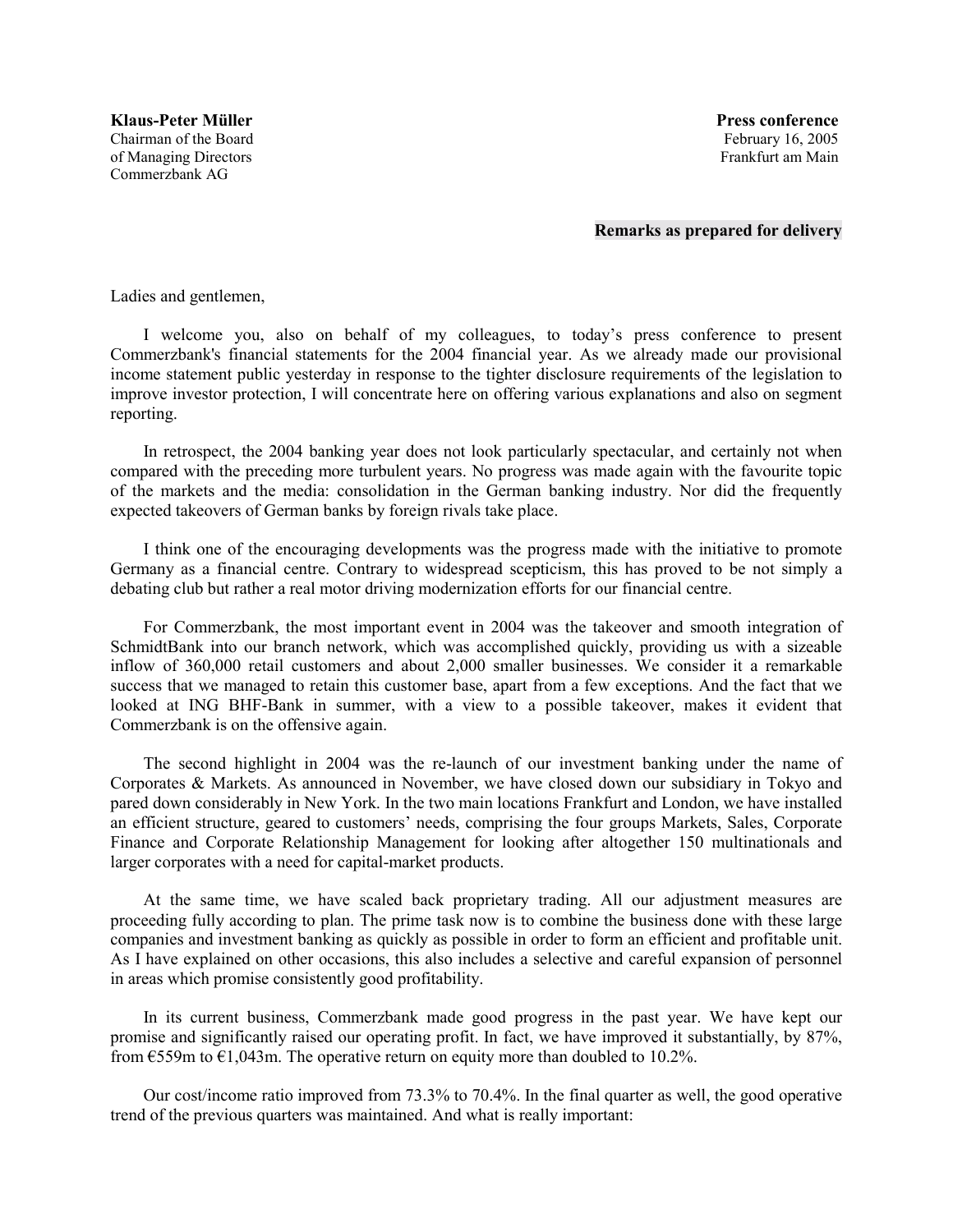Commerzbank achieved a turnaround in its earnings in 2004. After several years of declining revenues, they rose again for the first time – by 8.6% to  $\text{\textsterling}5,504\text{m}$ .

In view of the problems in investment banking, the dependence on the economy and capital-market conditions, and also the special structural features in Germany, on which Commerzbank is especially focused as a German institution, it was hardly possible to achieve more in such a short time. This is the plain reality which I am not complaining about, but which is important to remember in appraising our figures.

The fact is that, in its home market, Commerzbank is now the number two in terms of profitability among the institutions with nationwide activities and a broad product range. It is second only to Deutsche Bank, with which comparison is only possible to a limited extent. And we are proud to have an absolutely sound and strong balance sheet without hidden risks, a further increase – despite several disposals – in our cushion of reserves in the form of a revaluation reserve of  $\epsilon$ 1.6bn, and a solid core capital ratio of 7.5%.

There is a whole series of good news, therefore, including the fact that, after adjusting capacities in our investment banking, we have been able to tidy up that area more rapidly than expected.

## **Financial statements for 2004**

The basis for our operational progress last year was the plus of 7.7% in our net interest income and 5.3% in net commission income. Given weak credit demand and flat equity markets, we can be very satisfied with these results, even though during the second half of  $2004$  in particular – and here above all in business with larger corporates – the pressure on margins increased again given the flood of liquidity in the markets. It is incredible that, ever more frequently, large international syndicate banks are arranging loans whose conditions do not even meet the minimum requirements for risk and processing.

We show loan-loss provisions at  $E836m$ , which is a good fifth lower than the previous year and also below the most recently indicated level of  $E850m$ . As always, we have calculated carefully, taking account of all discernible risks. Above all outside Germany, we remained free from major problem cases. In the meantime, we have surplus cover of 119%  $(=\infty)$  in the form of provisions and conservatively assessed collateral for our doubtful loans amounting to  $\epsilon$ 6.3bn.

Compared with the disappointing result for our trading profit in the previous quarter, we managed a marked improvement to a triple-digit million figure in the final quarter. For the year as a whole, though, this item was still a good quarter lower than in 2003.

At  $\epsilon$ 361m, the net result on our investments and securities portfolio was higher than a year previously in 2004. Over half of this amount related to the bond disposals. Among investments, the sale of our shareholding in the Spanish bank SCH in the spring was by far the largest single item, on which we realized a profit of just over  $E120m$ . In the fourth quarter, we disposed of a small part of our Banca Intesa shares, achieving a book gain through the transaction.

We were able to cut our operating expenses slightly once again to  $\epsilon$ 4,461m. This shows how well we have our costs under control, for originally we had expected a moderate rise in operating expenses. It should be borne in mind here  $-$  and this explains the small cost blip in the final quarter  $-$  that we booked the extraordinary charge of  $\epsilon$ 49m at our Polish subsidiary BRE Bank, deriving from a revaluation of various assets, under operating expenses for the most part. As a result, the trend for costs is more favourable than it appears.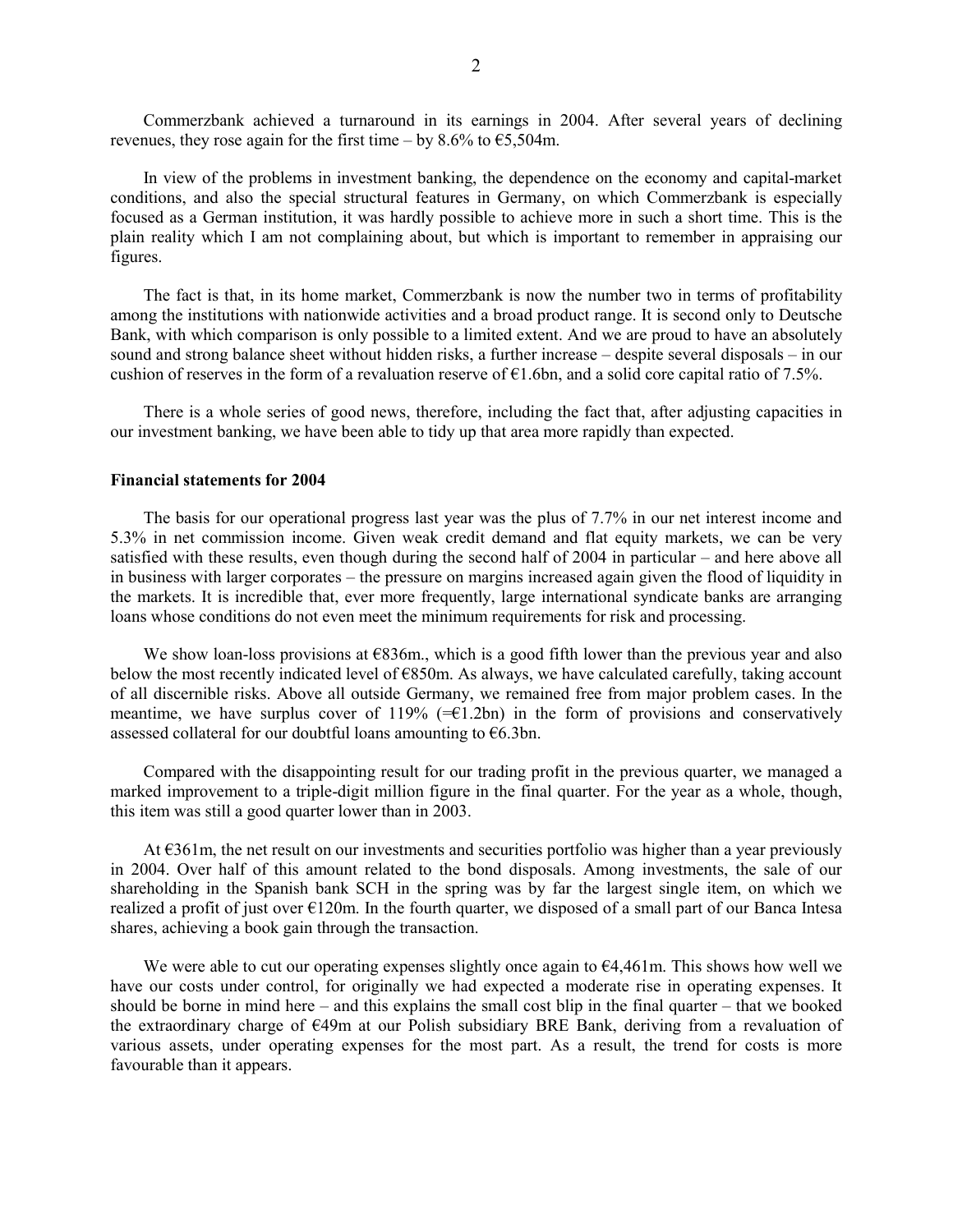Altogether, the net profit for the year amounts to  $E828$  pre tax and  $E475m$  after tax. This is fully in line with our projections – and this despite the previously unforeseeable restructuring expenses of  $\epsilon$ 132m for the repositioning of investment banking. Commerzbank, therefore, is keeping its promise. This also holds true for our forecasts as regards the development in the core business lines and also for our commitment made last May to propose a dividend payment again – of  $\epsilon$ 0.25 per share – after omitting it last year. We have to use  $E150m$  for this purpose, so that an amount of  $E243m$  of the net profit remains for strengthening retained earnings. The earnings per share calculated on the basis of the net profit is  $\epsilon$ 0.66.

We are pleased that our progress was also recently honoured by Standard  $\&$  Poor's in the form of an improvement in the rating outlook from negative to stable. Last year, Moody's and Fitch had already raised our financial strength rating to positive, and Fitch also the outlook to positive. So we are moving in the right direction, even though not yet at the speed which we would like.

## **Development in the segments**

I now come to the development of the main business lines, which we still present in their old form for 2004. As from the first quarter of 2005, this will change due to the new organization introduced for Investment and Corporate Banking.

For Retail Banking, including Private Banking which we intend to expand considerably, we had promised an increase in profits of 25% last year. In fact, we achieved an increase of almost 50%, which is all the more remarkable since little support was forthcoming from the markets and  $-$  unlike for the Bank as a whole – we formed higher provisions on account of the shorter limitation periods introduced by the German legislation to modernize the law of obligations. Seen in this light, the return on equity of 21.1% is excellent.

The same applies to the return on equity of 31.9% in Asset Management. The surge from  $\epsilon$ 90m to  $E167m$  in its operating profit represents the greatest progress which we have made. We had promised an increase of  $40\%$  – and we now have even 86%. Our concentration on selected European core markets, combined with the termination of peripheral activities in Asia and North America, had paid off.

The Corporate Customers and Institutions segment had expected an operating profit of at least  $\epsilon$ 500m. It has turned out to be  $\epsilon$ 607m, 71% more than in 2003. However, this increase is mainly due to the decline in provisioning. At least, net interest income before provisioning held up well.

Securities was in the red for the year as a whole  $(-E147m)$  following its setback in the third quarter, which ruled out a marked improvement in the Group's overall result. After this business line had incurred large losses in 2002 and just managed to produce a balanced result in 2003, we were forced to act and launched restructuring measures in the autumn.

The performance of Group Treasury clearly reflects the flat interest-rate curve and the great uncertainty about the future direction of rates. Despite these difficult overall conditions, which led to an operating profit that was a good fifth lower, the return on equity of 124% was once again outstanding.

The Mortgage Banking segment benefited from the expansion of wide-margin retail mortgage business at our Hypothekenbank in Essen and, in the final quarter, from the first-time inclusion of our share of the profits of Eurohypo. At 23%, the operative return on equity remains good, despite a slight weakening.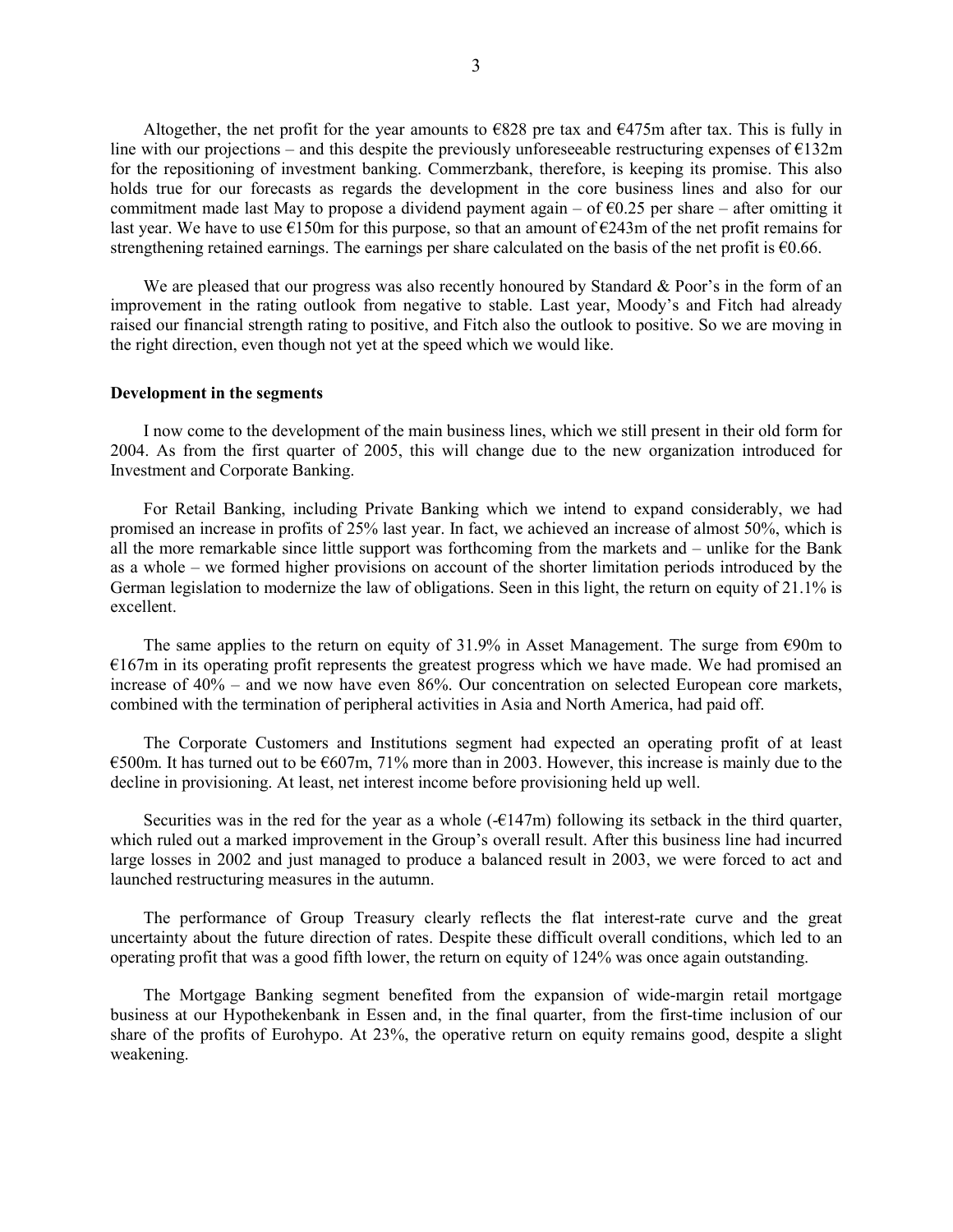## **Outlook for 2005**

Our outlook for the year is not euphoric. That is ruled out by external conditions. Rather, it is characterized by confidence and self-assurance. No revolutionary strategic decisions are on the agenda. Instead, we feel so well positioned in all our core competencies that we are able to develop our business organically on a solid basis.

The current maxim in both Retail Banking and Asset Management, therefore, is to stabilize revenues and the return on equity at their present high levels. In both areas, we have an impressive turnaround behind us. In Retail Banking, we have achieved an operating profit no less than  $\epsilon$ 600m higher than in 2001; in Asset Management, the plus is just over  $\epsilon$ 100m. This business line in particular will benefit this year from the end of goodwill amortization.

In order to raise our results in **Retail Banking** even more over the medium to longer term, we now have to steer an expansion course whose four main pillars are:

- Further improvement of efficiency; this means streamlining processes, speeding them up and handling transactions at more reasonable cost. Our concept for the "branch of the future" with its clear sales and advisory focus plays an important role in such considerations.
- Strengthening sales potential, among other things by means of an attractive product mix consisting of securities offers, bancassurance and old-age provision products as well as consumer finance and home loans.
- Greater reach. Here, we want to use different distribution channels parallel to one another, ranging from our branch of the future to a broad regional presence in private banking, stronger direct selling and high-quality financial advisory at comdirect and cooperation agreements with other providers of services.
- Last but not least, acquisitions in Germany, wherever the right opportunities arise, and expansion in Eastern Europe through our subsidiary BRE Bank even beyond Poland.

In **Asset Management**, we are going to make better use of the synergies between our European units. After our great success last year with the distribution of the products of our foreign subsidiaries in Germany, we now want to go in the other direction and include the products of Cominvest to a greater extent in the European sales focus.

We will also take a closer look at our broad range of products. Thanks to the open architecture principle which we systematically apply, our ADIG products have become subjected more strongly than in the past to an internal beauty contest. This has prompted us to tap alternative distribution channels to a greater extent. We believe that we are well equipped for this task through our pioneering role in providing objective advice for investment products. As from April, board responsibility for both Retail Banking and Asset Management will lie with Dr. Kassow. We intend to use this change in order to gear the creation of fund products more closely to the needs of our customers.

In the *Mittelstand* **bank**, we also have to introduce further standardization of the internal procedures while encouraging a more individual approach to clients. We believe that we are basically on the right track to becoming the best nationwide *Mittelstand* bank in Germany. We have underlined this claim by creating a special board post for the *Mittelstand*.

To enable us to expand further, a new customers programme has been running since last year, which already brought us 4,767 new smaller businesses as customers in 2004. This puts us well ahead of our target, which envisaged an average of 3,000 new customers each year from 2004 to 2006. We are